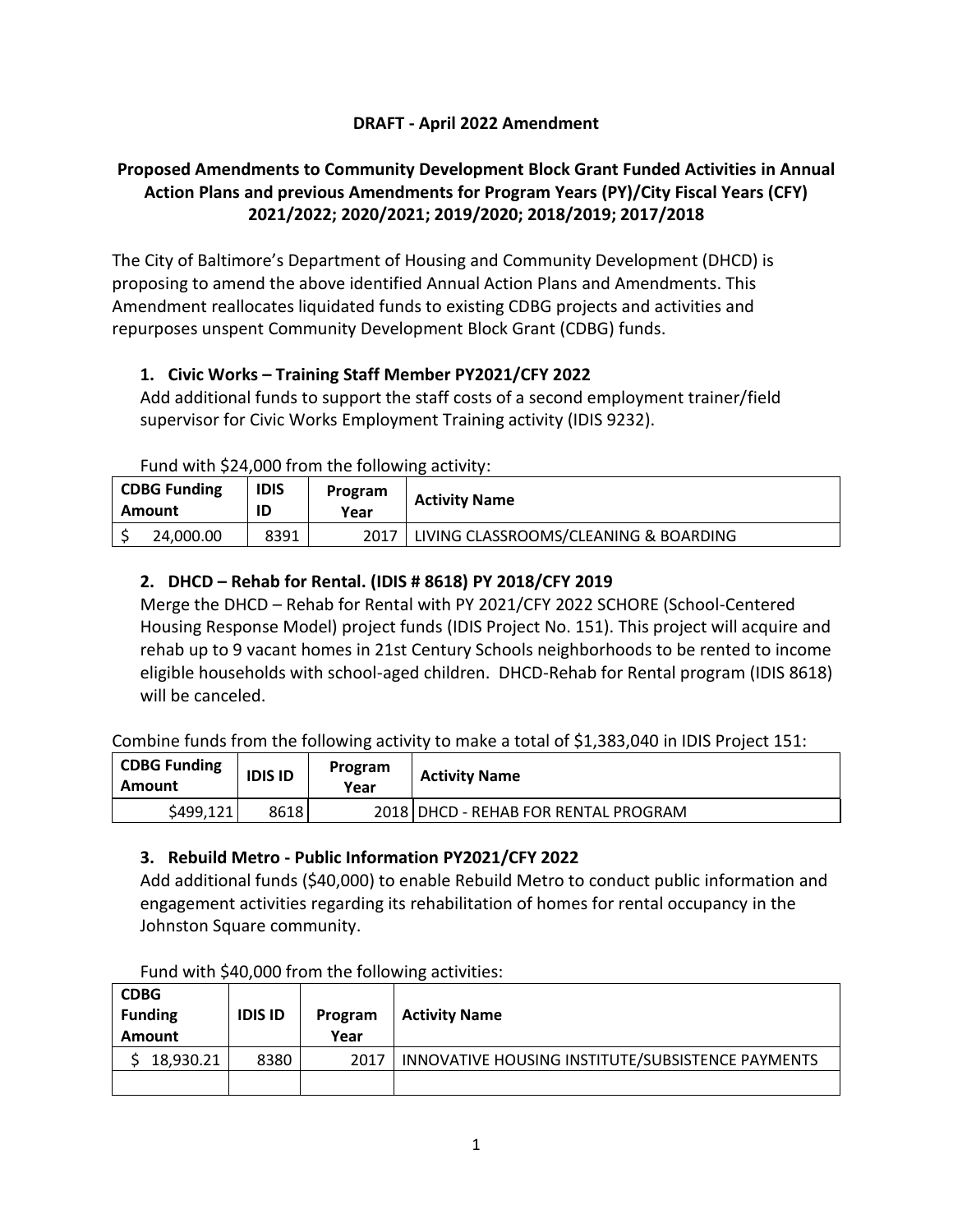|    | <b>CDBG</b>    |                |         |                                                    |
|----|----------------|----------------|---------|----------------------------------------------------|
|    | <b>Funding</b> |                | Program |                                                    |
|    | <b>Amount</b>  | <b>IDIS ID</b> | Year    | <b>Activity Name</b>                               |
|    |                |                |         | INTERSECTION OF CHANGE/JUBILEE ARTS/PUBLIC SERVICE |
| S. | 1,731.03       | 8381           | 2017    | (GENERAL)                                          |
| Ŝ. | 3,667.93       | 8382           | 2017    | INTERSECTION OF CHANGE (MARTHA'S PLACE)            |
|    |                | 8383&          |         |                                                    |
| Ś. | 201.39         | 8384           | 2017    | JUBILEE BALTIMORE, INC.                            |
| \$ | 0.01           | 8386           | 2017    | <b>JULIE COMMUNITY CENTER</b>                      |
|    |                |                |         | LATINO ECONOMIC DEVELOPMENT CORPORATION/MICRO      |
| S. | 1,965.08       | 8389           | 2017    | <b>ENTERPRISE ASST.</b>                            |
| \$ | 150.38         | 8390           | 2017    | LEARNING IS FOR TOMORROW/EMPLOYMENT TRAINING       |
| Ś. | 4,933.61       | 8443           | 2017    | Liberty's Promise/Youth Services                   |
| S. | 8,420.36       | 8391           | 2017    | LIVING CLASSROOMS/CLEANING & BOARDING              |

# **4. Arundel DCS PY2021/CFY 2022**

Provide funds for Rehabilitation Administration of homes for homebuyers in the Greater Bayview community. \$126,000 total for staff and admin expenses.

| <b>CDBG Funding</b><br><b>Amount</b> | <b>IDIS ID</b> | Program<br>Year | <b>Activity Name</b>                        |
|--------------------------------------|----------------|-----------------|---------------------------------------------|
| \$<br>503.79                         | 8260           | 2017            | <b>Action in Maturity</b>                   |
| \$<br>204.46                         | 8262           | 2017            | BALTIMORE NEIGHBORHOODS, INC.               |
|                                      | 8266 -         |                 |                                             |
| \$<br>4,064.37                       | 8269           | 2017            | BELAIR-EDISON HOUSING SERVICES, INC. -      |
|                                      | 8270           |                 |                                             |
|                                      | &              |                 |                                             |
| \$<br>7,040.18                       | 8277           | 2017            | <b>BON SECOURS OF MARYLAND FOUNDATION</b>   |
|                                      | 8279           |                 |                                             |
|                                      | &              |                 |                                             |
| \$<br>64,706.34                      | 8280           | 2017            | CHESAPEAKE CENTER FOR YOUTH DEV.            |
|                                      | 8282-          |                 |                                             |
| \$<br>2,801.78                       | 8284           | 2017            | CASA de MARYLAND                            |
|                                      | 8296-          |                 | COLDSTREAM-HOMESTEAD-MONTEBELLO             |
| \$<br>523.85                         | 8298           | 2017            | CORPORATION/CRIME PREVENTION                |
| \$<br>25,553.10                      | 8301           | 2017            | HEALTH DEPT./DIVISION OF AGING AND CARE     |
| \$<br>1,134.95                       | 8302           | 2017            | COMMUNITY ASSOCIATES/ACQ. FOR REHAB         |
|                                      |                |                 | COMMUNITY MEDIATION PROGRAM/PUBLIC SERVICES |
| \$<br>692.24                         | 8306           | 2017            | (GENERAL)                                   |
| \$<br>0.56                           | 8278           | 2017            | CAROLINE FRIESS CENTER/EMPLOYMENT TRAINING  |
|                                      |                |                 | COMPREHENSIVE HOUSING ASSISTANCE, INC./HSG. |
| \$<br>902.86                         | 8308           | 2017            | COUNSELING                                  |
| \$<br>85.27                          | 8309           | 2017            | CREATIVE ALLIANCE/YOUTH                     |

Funds for this activity are from the following activities: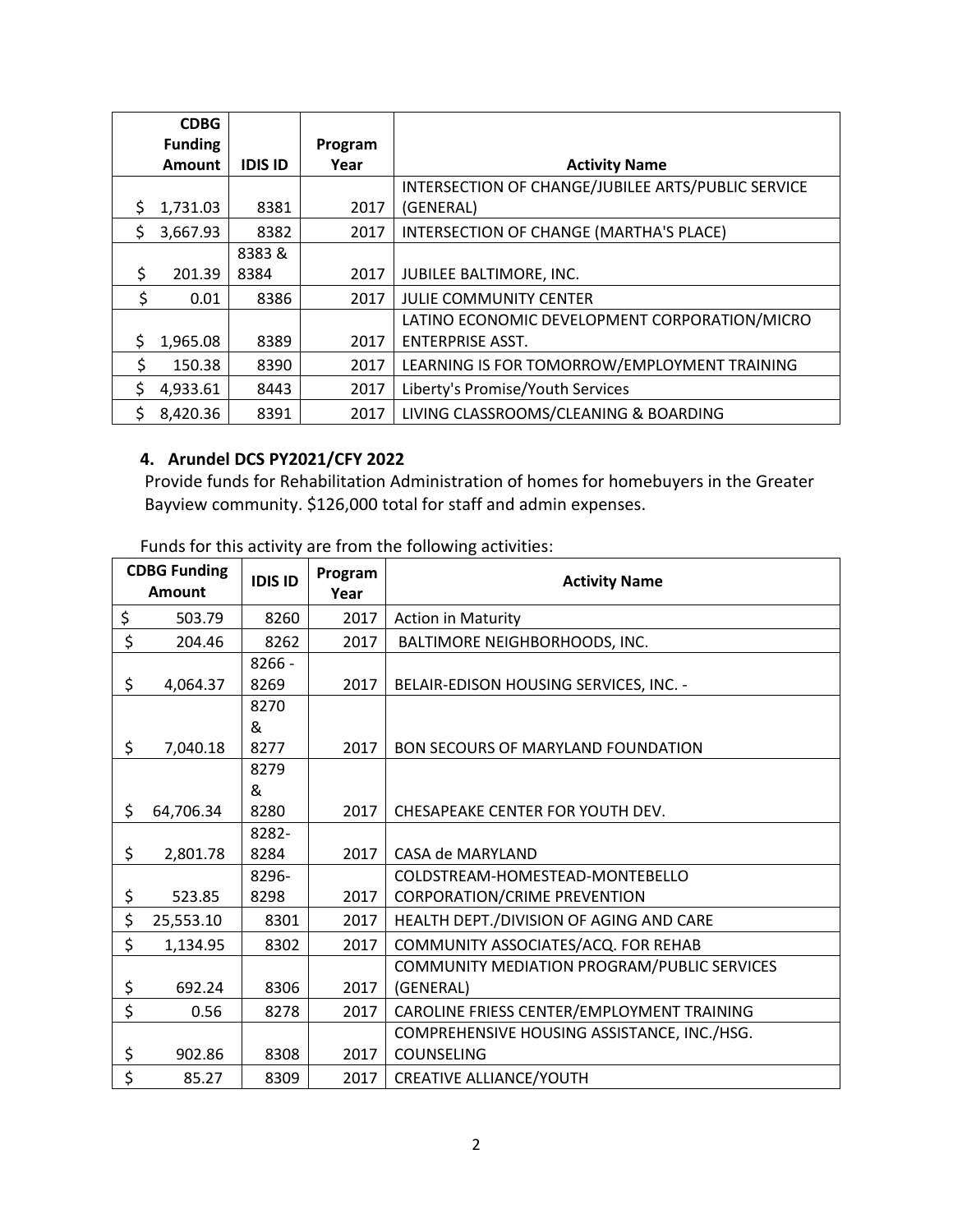| <b>CDBG Funding</b><br><b>Amount</b> |           | <b>IDIS ID</b> | Program<br>Year | <b>Activity Name</b>                               |
|--------------------------------------|-----------|----------------|-----------------|----------------------------------------------------|
|                                      | 17,606.08 | 8428           |                 | 2017   ST. AMBROSE HOUSING AID CENTER/HOME SHARING |
|                                      | 133.73    | 8346           | 2017            | EMPIRE HOMES/ACQ. FOR REHAB                        |
|                                      | 46.44     | 8349           | 2017            | FAMILY LEAGUE/PUBLIC SERVICES (YOUTH)              |

### **5. Parkview School – Department of Recreation and Parks - Demolition**

Demolition of closed Parkside School to make room for a new Parkview Recreation Center at 2610 Francis Street, Baltimore MD 21217.

| <b>CDBG Funding</b> |               | <b>IDIS</b> | Program |                                                      |
|---------------------|---------------|-------------|---------|------------------------------------------------------|
|                     | <b>Amount</b> | ID          | Year    | <b>Activity Name</b>                                 |
|                     |               | 8286 -      |         |                                                      |
| \$                  | 22,439.57     | 8288        | 2017    | <b>CIVIC WORKS</b>                                   |
| \$                  | 133,232.07    | 8316        | 2017    | DEPARTMENT OF PUBLIC WORKS/CODE ENFORCEMENT          |
|                     |               | 8319 -      |         |                                                      |
| \$                  | 23,440.28     | 8327        | 2017    | <b>DRUID HEIGHTS CDC</b>                             |
| \$                  | 59,456.33     | 8349        | 2017    | <b>FAMILY LEAGUE</b>                                 |
|                     |               | 8353 -      |         |                                                      |
| \$                  | 6,632.02      | 8359        | 2017    | <b>GARWYN OAKS UNITED NEIGHBORS</b>                  |
| \$                  | 27,249.23     | 8361        | 2017    | HABITAT FOR HUMANITY OF THE CHESAPEAKE/REHAB ADMIN   |
| \$                  | 30.40         | 8362        | 2017    | HARBEL COMMUNITY ORGANIZATION                        |
| \$                  | 714,846.89    | 8365        | 2017    | DHCD - COMMUNITY SUPPORT PROJECTS/PROGRAM ADMIN.     |
| \$                  | 56,184.43     | 8367        | 2017    | DHCD - DAWSON SAFE HAVEN CENTER/YOUTH                |
| \$                  | 153,168.83    | 8370        | 2017    | DHCD - LEAD-BASED PAINT ABATEMENT                    |
|                     |               |             |         | DHCD - HOME OWNERSHIP INSTITUTE/DIRECT HOME          |
| \$                  | 24,299.04     | 8371        | 2017    | <b>OWNERSHIP ASSISTANCE</b>                          |
| \$                  | 449,354.46    | 8374        | 2017    | DHCD - OFFICE OF REHABILITATION/REHAB. ADMIN         |
| \$                  | 85,053.31     | 8375        | 2017    | RESEARCH AND STRATEGIC PLANNING/PLANNING             |
| \$                  | 355,638.06    | 8376        | 2017    | DHCD - SALARIES AND OTHER ADMINISTRATIVE COSTS/ADMIN |
| \$                  | 178,820.60    | 8360        | 2017    | <b>GREEN &amp; HEALTHY HOMES INITIATIVE</b>          |
| \$                  | 10,154.48     | 8380        | 2017    | INNOVATIVE HOUSING INSTITUTE/SUBSISTENCE PAYMENTS    |

Fund with \$2,300,000 from the following activities:

### **NON-MONITARY AMENDMENT ITEMS**

### **DHCD - Deferred Loan Interest Rate**

1. The Deferred Loan Program historically has offered rehabilitation loans to eligible households at a below-market interest rate. Henceforth the Deferred Loan Program will offer these loans at 0% interest. Additionally, the interest portion of previously executed Deferred Loan Program loans will be abated as these loans come due, so that borrowers will only pay back the principal portion.